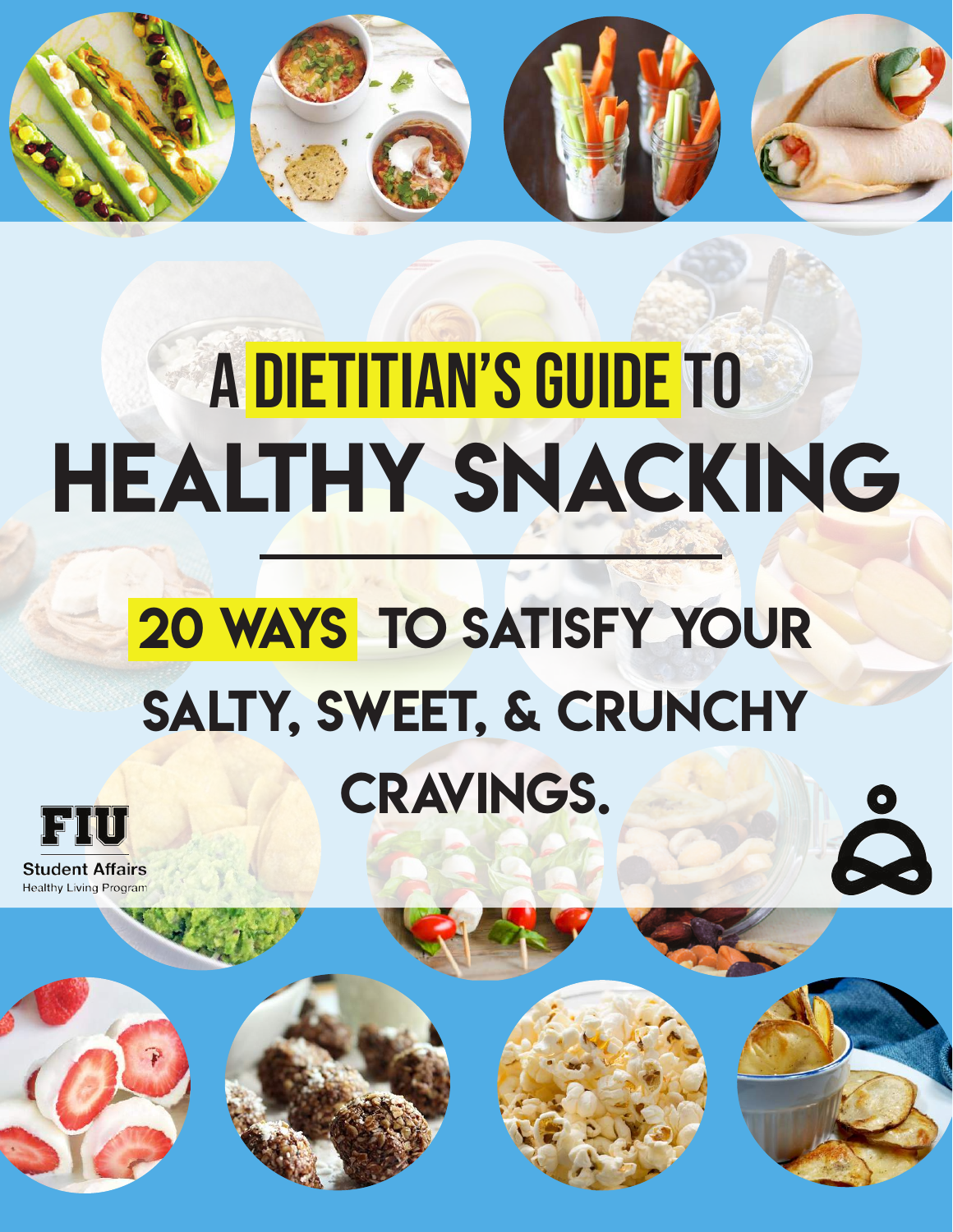*Ingredients:* **1/4 cup of hummus 10 carrots sticks** *Nutrition facts:* **Kcal: 150 Fat: 10g Carbs: 14g Fiber: 5g Protein: 4g**

> *5 grams of filling fiber! (which makes it a satiating snack)*

CAPRESE KABOBS



*Ingredients:* **(for one skewer) 4 Cherry or grape tomatoes 1 inch pieces of Romaine lettuce 3 small Mozzarella balls Basil**

**1 teaspoon balsamic glaze** *Instructions:* **Skewer tomatoes, lettuce basil & mozzarella balls. Sprinkle with some salt & pepper. Nutrition Facts: (for 1 skewer) Kcal: 200, Carbs: 8 g Fat: 13 g, Fiber: 0 Protein: 18 g**

# **u**

*Co oks*

#### *Ingredients:*

*<sup>m</sup><sup>I</sup> <sup>a</sup>g<sup>e</sup>*

**½ cup of 2% low fat cottage cheese 1 tablespoon of flaxseeds or nuts**



**Nutrition facts: Kcal: 150 Carbs: 7g Fats: 17g Protein: 16g Fiber: 3g** 

## SALTY SNACKS

*Ingredients + Instructions:* **1/2 medium ripe Haas avocado 2 tablespoon of salsa 1 teaspoon of light sour cream ½ teaspoon of lemon juice 10 whole grain crackers Combine all ingredients in a food processor or using the back of a fork to mash avocado.**

*Nutrition facts:* **Kcal: 336 Fat: 17g Carbs: 35 g Fiber: 10 g Protein: 3 g**



### WE GRAIN CHIPS . *Im age Sou* **e** *d d n*<sup>*i*</sup> *a*<sup>*d*</sup> *n*<sup>*i*</sup> *a*<sup>*d*</sup> *d d <i>e*<sup></sup>

#### *Instructions:*

**1. Combine Yogurt with lime juice and add chopped dill. 2. Sprinkle with salt and pepper and refrigerate for at least one hour.**

*Ingredients:* **3. Dip veggies for a delicious Greek style snack!**

**H** *H*<sub>e</sub><br> **H** *H*<sub>e</sub><br> **H** *H*<sub>e</sub><br> **H** *H*<sub>e</sub>

YOGURT + VEGGIES *Image*  $\mathsf{S}$ *o urce:* **Greek Yogurt, plain, fat free Juice from one lime Dill or cilantro Salt and Pepper Your favorite raw veggies like red pepper strips or celery**

*Nutrition Facts:* **Kcal: 133, Fat: 0g Carbs: 17g, Fiber: 5 g Protein: 15 g**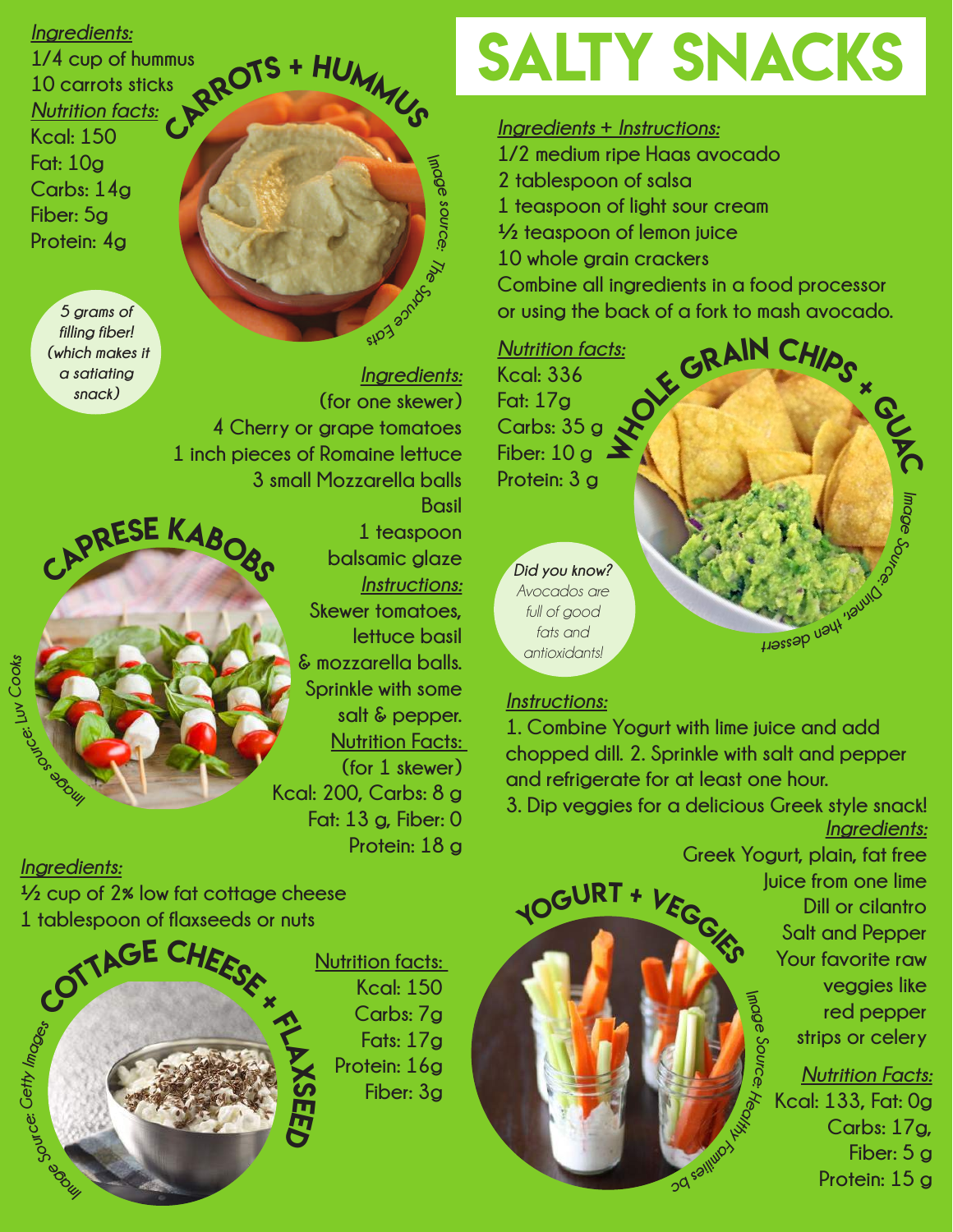### SALTY SNACKS CONT.

*Paren<sup>t</sup>s*

**a** *d*<sub>2</sub>

#### *Ingredients:*

<sup>A</sup>nt<sup>s</sup> <sup>o</sup><sup>n</sup> <sup>a</sup> <sup>l</sup>o<sup>g</sup> *<sup>I</sup>mag<sup>e</sup> <sup>S</sup>ou<sup>r</sup>ce:* **Celery stalk Red pepper hummus or plain hummus Sunflower or pumpkin seeds** *Instructions:* **Fill celery stalks with hummus & top with seeds.** *Nutrition Facts:*  **Kcal: 57, Protein:2 g Carbs:4 g, Fat:4 g Fiber: 1 g**

*Or try peanut butter on your celery!*

#### *Nutrition facts:*  **Kcal: 177, Carbs:3g Fat: 5g, Protein: 15g, Fiber: 0g**

*Ingredients:* **4 turkey slices 4 teaspoons of cream cheese Strips of cucumber Slices of tomatoes**

#### *Instructions:*

Jakey ROLL Ups **Place turkey slices on a plate and spread 1 teaspoon of cream cheese on each. Top with a thin slice of cucumber and slice of tomato. Roll up and use a toothpick to** 

*Image Source:*

*L vi ni g*

*D ai bet ci*

*Try adding whole grain crackers for added fiber*

**keep intact.**

## **FACHOS IN A MUG** *Spoon Un viersity*

*Image Source:*

*Livest*

 $\epsilon_{\rm o}^{\rm o}$   $\epsilon_{\rm o}^{\rm o}$ 

#### *Instructions:*

**Spray the mug with cooking spray. In a small bowl, stir together the beans and salsa. Place 5 chips in the mug and top with a third of cheese and half the bean salsa mixture. Top with another layer. Microwave covered for 1 minute and thirty seconds. Top with Avocado**

#### *Ingredients:*

**Nonstick cooking spray ½ cup canned refried beans 3 tablespoon salsa 10 tortilla chips 3 tablespoon shredded Mexican cheese blend 1/4 avocado diced**

### *Nutrition facts:*

**Kcal: 450 Fat: 21 g Carbs: 40 g Fiber: 11.5 g Protein: 23 g**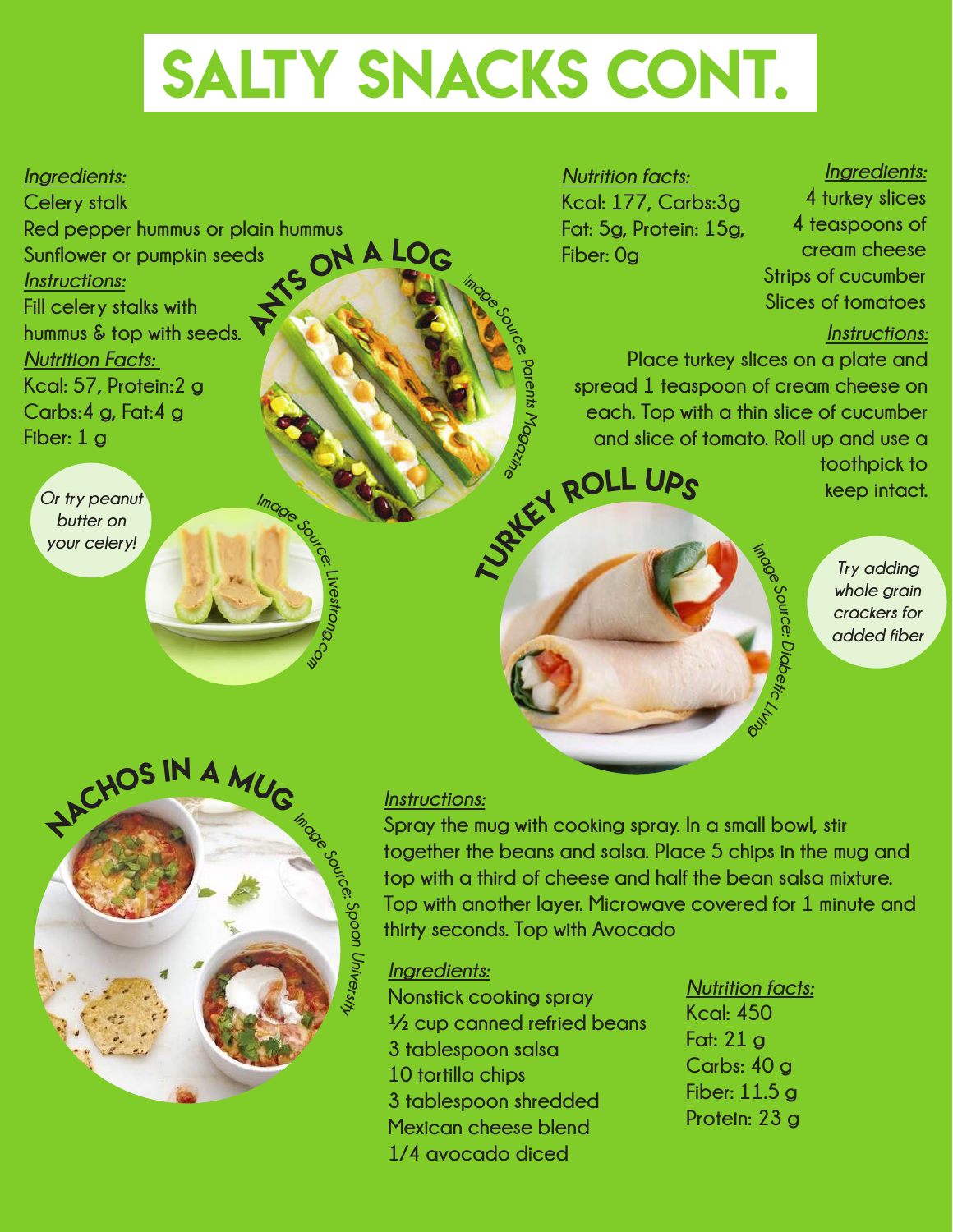#### *Ingredients:*

**1 cup of Greek yogurt ½ cup of kashi cereal ½ cup of blueberries or blackberries** *Nutrition facts:* **Kcal: 259 Fat: 3 g Carbs: 23 g Fiber: 5 g Protein: 23 g** YOGURT PA **Kitchen**

**e: Tasty**

### sweet snacks



*Nutrition facts:* **Kcal: 280 Fat: 9 g Carbs: 35 g Fiber: 5 g Protein: 9 g**

*Ingredients:* **1/2 bagel 1 tablespoon of peanut butter** 

**1/2 banana, sliced**

*Ingredients:*

**1 tablespoon of chia seeds 1 cup of milk (almond, cashew, coconut or dairy) Vanilla Protein powder** *Instructions:* **Whisk all ingredients** 



**Nutrition facts Kcal: 234 Fat: 8.5g Carbs: 17g Fiber: 5g Protein: 21g**

#### *Did you know?*

**(or any other nut butter)**

*Chia seeds are an excellent source of omega-3 fatty acids, protein and fiber.*

**together in a glass jar and let sit for at least one hour refrigerated to allow seeds to absorb the liquid. Top with fruit and walnuts or sliced almonds**

*Did you know? Cheese is a great source of protein and calcium*

*Ingredients:* **Individually wrapped cheese (cheddar or provolone) Fruit: apple or dried fruit like apricots or freeze dried apples.**



*Or try pairing apples with peanut butter for another sweet & savory option!*

*Nutrition facts:* **Kcal: 180 Fat: 6g Carbs: 23g Fiber: 5g Protein: 7g**

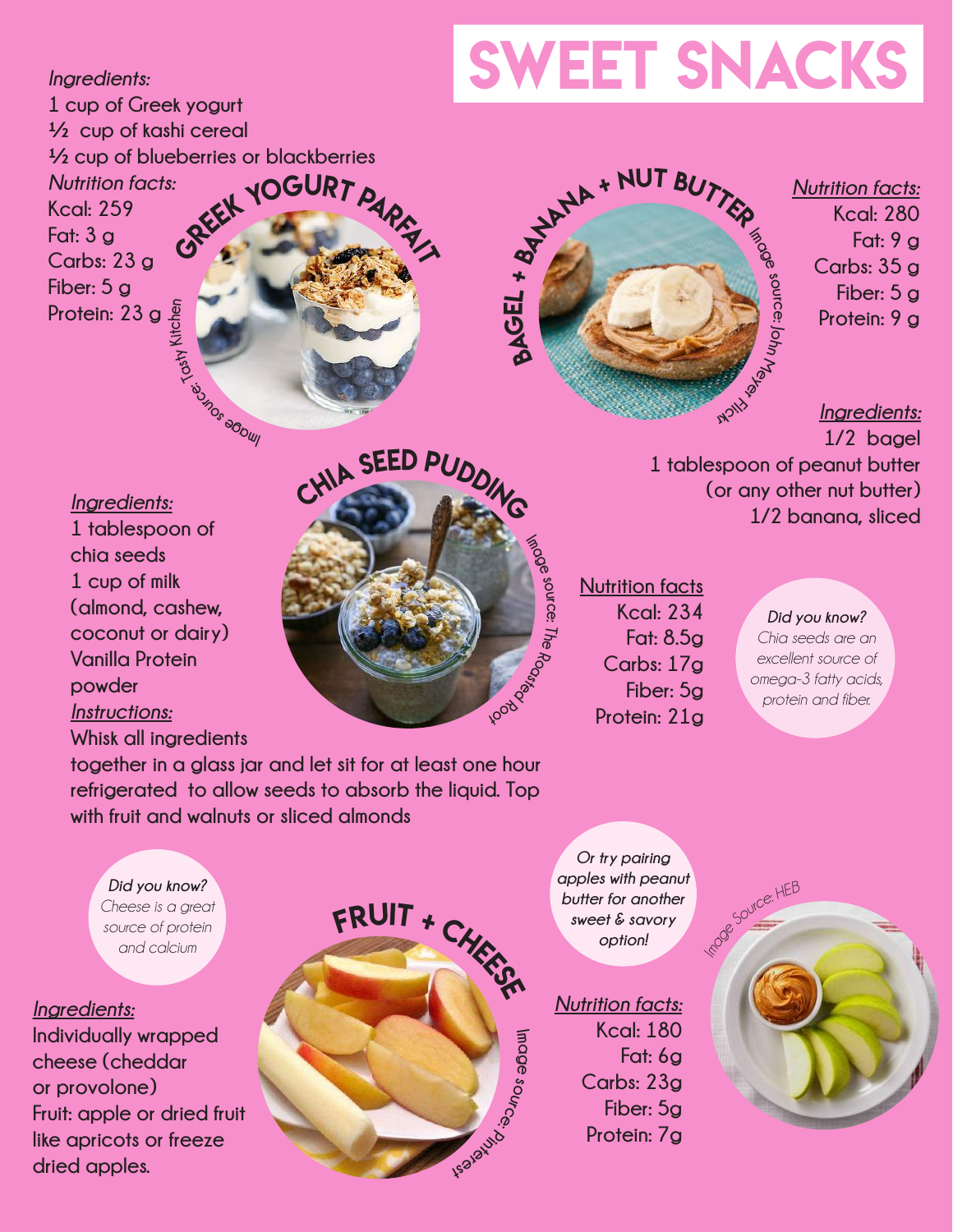Yo g Cov<sup>erED</sup> STRAWBERRIES *Ingredients:* **Strawberries Low fat plain or vanilla greek yogurt** *Instructions: 1. Dip strawberries in yogurt and place on a plate with preferably wax paper. 2. Freeze the strawberries for at least one hour. Nutrition Facts: (for about 8 strawberries)*  **Kcal: 110, Fat: 1g, Carbs: 20g Fiber: 3g, Protein: 5g,**



*<sup>Y</sup>og<sup>a</sup> <sup>F</sup><sup>i</sup><sup>t</sup> <sup>S</sup> <sup>u</sup><sup>t</sup> <sup>d</sup> <sup>o</sup><sup>i</sup> s*

*Instructions:*

**inch balls.**

*Nutrition facts*

*Fat: 9g, Fiber: 5g, Protein:7g*

*Try yogurt covered + granola dipped bananas too!*



**1. Mix the dry ingredients in a bowl. 2. Add honey and Nutella. 3. Use hands to scoop and form one** 

*For one serving (2 bites): Kcal: 180, Carbs: 15g,* 

#### *Ingredients:*

**½ cup of coconut water 2 cups of stemmed & chopped kale 1 ripe banana 1 cup of chopped pineapple (optional) Ice for thicker smoothies** *Instructions:* **Blend all ingredients in a** 

**blender adding water and ice to reach desired consistency** *Nutrition facts:*  **Kcal: 251 Carbs: 60g Fat: 0.5g Fiber: 9g Protein: 4g**



## **SWEET** snacks CONT.